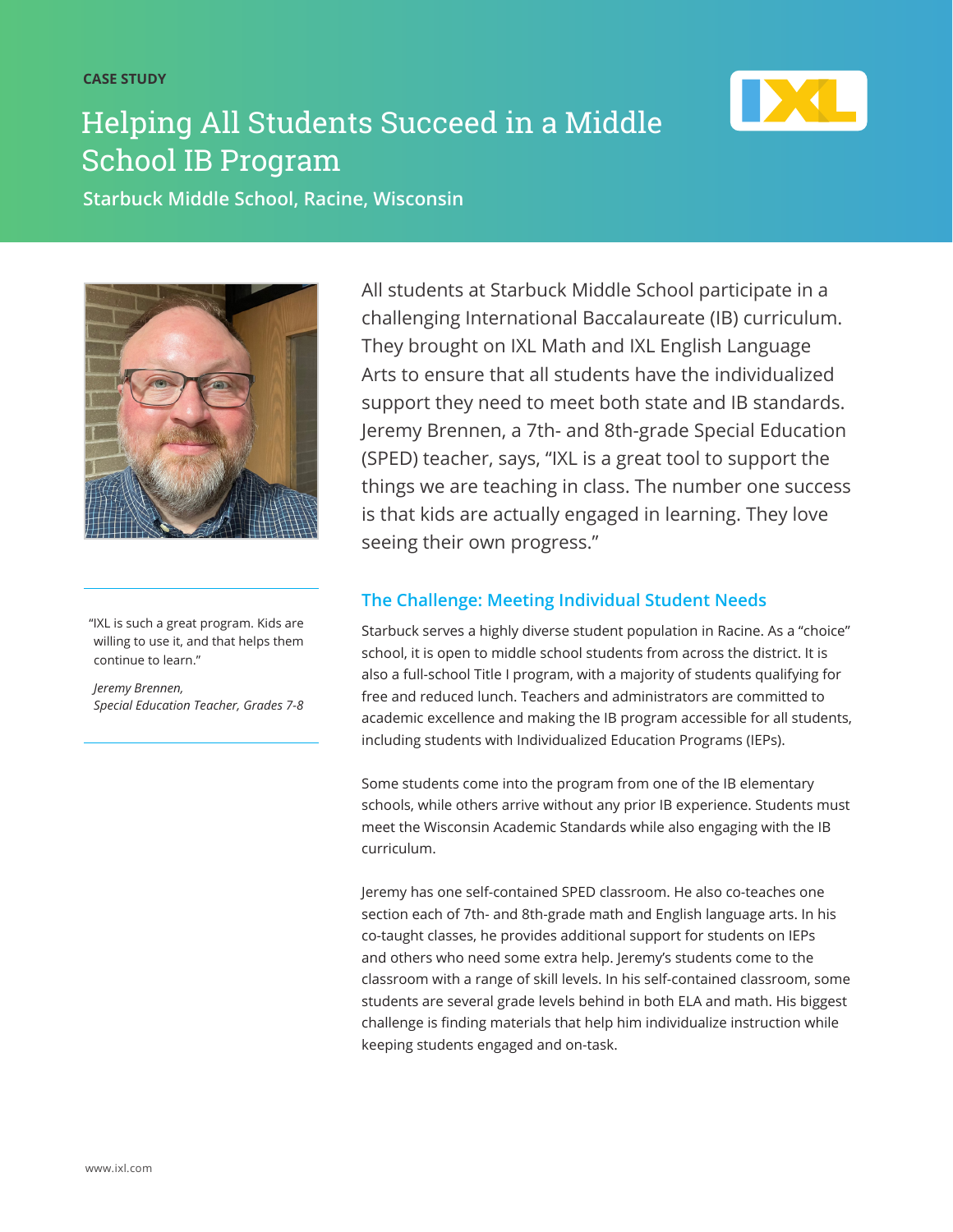

"IXL saves me so much time as a special education teacher. The data I need to write IEPs is right there. And I can pinpoint exactly what each student needs when I'm creating lessons."

*Jeremy Brennen*

#### **An Easier Way to Differentiate Instruction and Monitor Progress**

IXL helps Jeremy meet the individual needs of each of his students. For students in his pull-out SPED program, that may mean reviewing skills from prior grades. Other students may just need extra practice on the gradelevel skills they are learning in class. No matter where they are in their skill development, IXL meets them on exactly the right level.

All students at Starbuck use IXL. The school first started using IXL in 2019. When the pandemic hit in 2020, it became an invaluable tool for maintaining instruction and monitoring progress during virtual and hybrid learning. Jeremy says, "IXL is a fantastic program for online learning. Sometimes students don't want to turn on their cameras or microphones, and it can be really hard to keep them engaged with learning while they are home. But with Live Classroom, I can see exactly what everyone is working on in real time. If they are having trouble with a specific problem, I can instant message them right then and there to get them back on track. I really love that feature."

Now that students are back in the building full time, the general education teachers use IXL for targeted practice after they teach a lesson. They can find IXL skills precisely aligned with the standards they are teaching. Students are expected to get a SmartScore (IXL's proprietary scoring system that measures how well a student understands a skill) of at least 80 to demonstrate mastery. The answer explanations and IXL video tutorials provide opportunities for self-remediation if students are struggling to master a skill. Students who need extra time can continue working on IXL at home.

Jeremy especially loves how easy it is to monitor student progress with IXL. He can drill down in IXL Analytics to look at student progress on a very granular level. He uses that information to inform his IEPs and plan individual and small group instruction for his students. "As a special education teacher, the data I can pull out of IXL is invaluable. I am constantly looking at the numbers, and I can use that data to pinpoint the lessons they need and provide individualized instruction, as SPED teachers are required to do. It really has made my life easier."

IXL is also helping students address skill gaps so they can better meet the rigors of the IB curriculum—particularly now when many students are struggling to get back up to grade level after two interrupted school years. Jeremy says, "IXL gives them the opportunity to stay on topic until they reach proficiency. Many of our students are coming in with lower reading and math scores. IXL is really helping students bridge that gap."